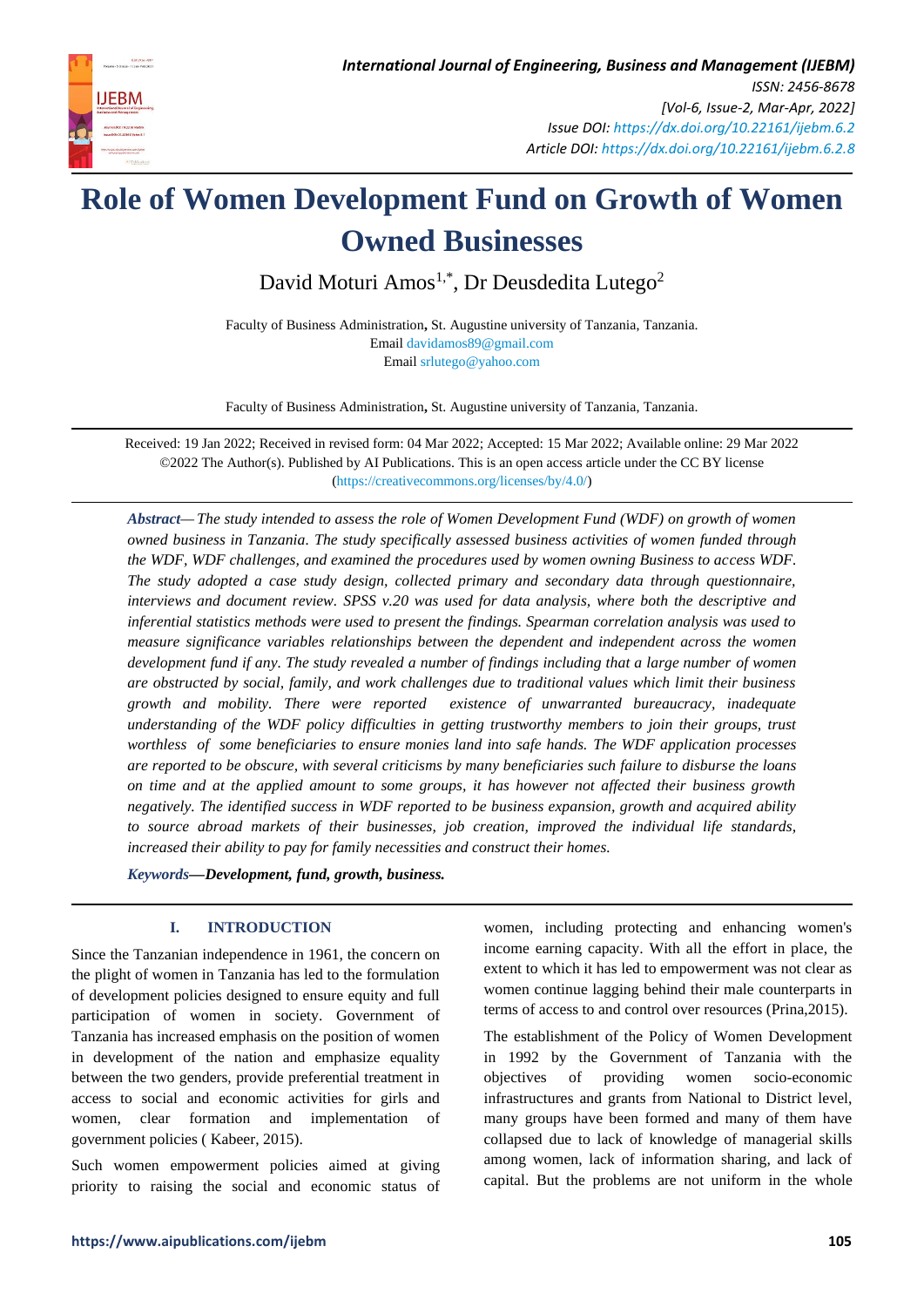country. They differ from district to district and perhaps ward to ward, village to village, and individuals (Mtenga, 2018).

Globally, Women Development Fund provided via women groups, have contributed a significant role in ensuring women' economic empowerment. In the study in Narathiwat, a province in Southern Thailand which illustrated women' s empowerment both within the household and at the community level, findings showed that when women come together for a common purpose, they were able to achieve social and economic empowerment (Bill & Melinda Gates Foundation, 2019)

Women have also social economic responsibilities in their societies which to some extent differ from those of men. This implies that due to their number and position they constitute a work force that implements most of the nation' s development policies and programmes. This was also revealed at the 4th Beijing Conference which was held in China in September 1995 that resulted in the formation of Beijing Plat form of action with emphasis on improvement of women' s welfare especially in the third world countries (URT, 2015).

In Africa, different studies have shown that collective action, through women development fund, could empower women. Countries such as Zambia showed that, Empowerment, Respect and Equality sought to significantly improve the well-being of girls and women through academic scholarships, business training and small loans; indicated that the lives of women were being transformed together with those of their families (World Bank, 2018). The lives of women involved were transformed as they saved money with the groups, borrowed from the group, started new businesses and improved existing businesses. According to World Bank (2018) the Global Findex Database of 2017 showed that women empowerment through involvement of women in income generating activities had enabled a transformation on the women' s livelihood together with those of their families.

In Tanzania, women being obliged by gender division of labour to work in the subsistence sector in order to feed their families but also engage in informal sectors dealing with small scale activities, most of them have no access to credit due to lack of awareness and confidence as well as inhibiting cultural attitudes and societal norms that govern the division of resources in the society (Mtenga, 2018).While the populations of Women are said to constitute over 50% of the Tanzania population , but they are found at the bottom level of poverty, illiteracy, landlessness and concentrated in rural areas where facilities and services are scarce (NBS Report 2017). The

WDF as an effective policy instrument in the fight against poverty was introduced to raise the living standards of the beneficiaries, their families and their communities .Getting part of these funds through Women Development Funds, Women groups have been used to equip them with some productive resources and their numbers has increased tremendously (Holloway el , 2017).

There is a general assumption that the women have been neglected in business activities within communities, and that neglect could be remedied by integrating them into the economy through well-established development programs and sustainable projects. By doing so, it was and still is expected that situation of women in Tanzania would improve significantly (Prina ,2015) . It is for this reason that women in Tanzania have for quite a long time now been encouraged to undertake women development fund and generate income for managing or supplementing of their own improved household standards of living. However, women development strategies should be noted that stated globally early in 1980" s where the attention concentrated on long-term welfare solutions to minimize the gap as a result of depth analysis to addresses the root causes of women' s oppression ( World Bank 2018).

One of the given to the root causes of women' s oppression is the family, class or an individual from poverty life. Poverty is pronounced deprivation in wellbeing, and comprises many dimensions. It includes low incomes earning, the inability to acquire the basic goods and services necessary for survival with dignity. Poverty also encompasses low levels of access to health and education, poor access to clean water and sanitation, inadequate physical security, lack of voice, and insufficient capacity and opportunity to better one' s life (World Bank. 2018). According to country report (URT, 2015) , women comprise of 51.08% of the population of Tanzania as compared to men, however women have low status in the Tanzanian' s society compared to men. In order to uplift the lives standards of women in Tanzania, the Government established Women Development Fund (WDF), conducted regular review of legislation affecting negatively women conditions and continued with mass campaign to educate the society about the need for status change.

WDF has been supporting women income generating activity (IGAs) to ensure have been empowered economically and grow their businesses. It provides loans to finance women IGAs of different aspects to enable them improve their livelihood through their owned business. The Women Development Fund (WDF) is managed through group, ward and District committees. The district loan committee is chaired by District Executive Director and it is the highest loan committee and it has final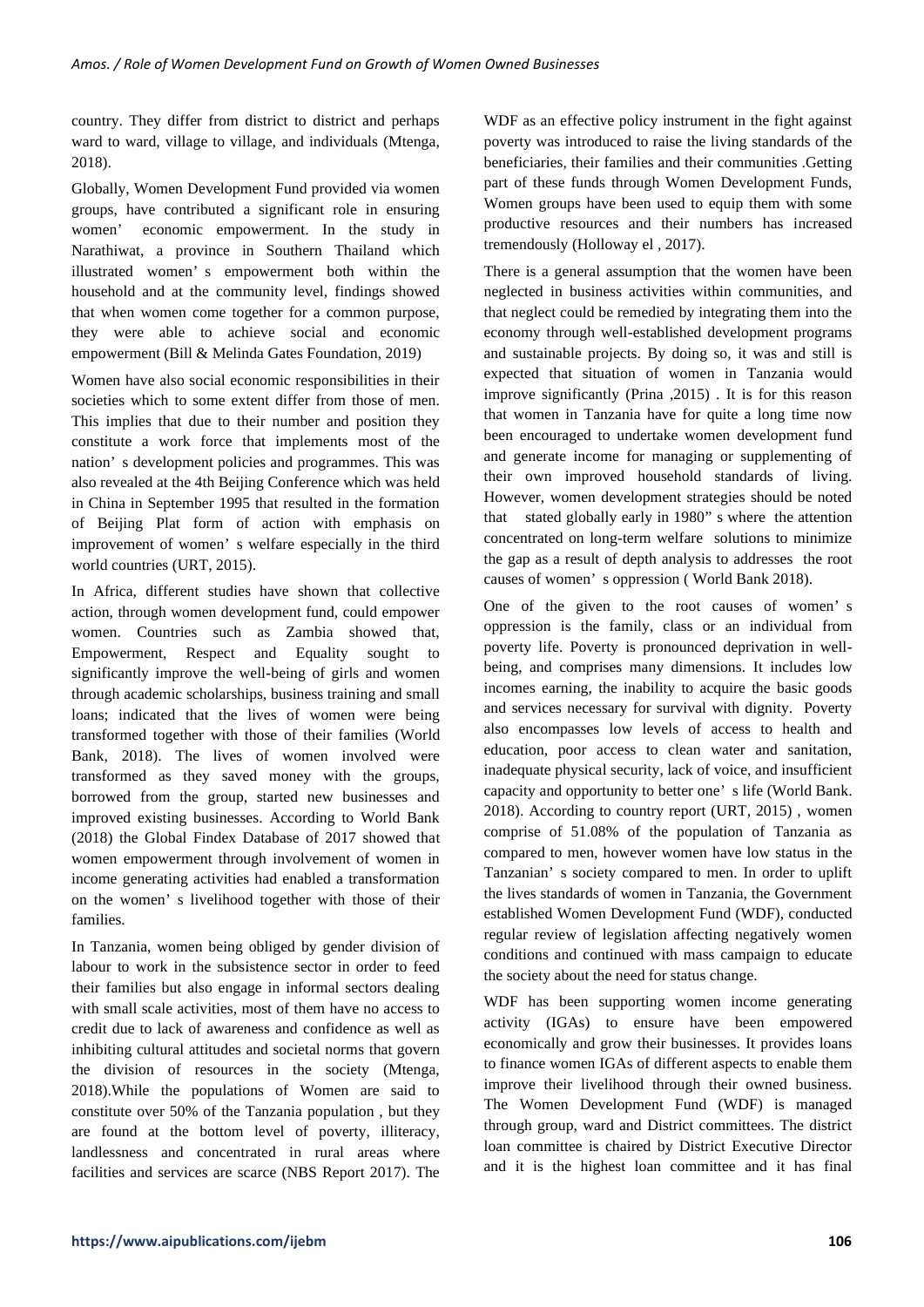decision on loan approval (URT 2015). Terms and conditions to access WDF is free to a group of five women who are18 years old and above, with low incomes with self- employed or in the informal sector. Types of activities such funded business are production of various food and cash crops, small agro industries, poultry and piggery and diary keeping, tailoring, farming activities and other small business such as kiosk, wood, charcoal selling, food vendors (URT 2015).

There were previous efforts done by the Government of Tanzania to improve the situation of women by the actions of legislation review and enactments such as the Law of Marriage Act 1971, The Maternity Law (Amendment) Act 1975, The Musoma Resolution Act 1976, The Land Act 1999 and Village Land Act 1999. One of development observed in Sections 3 of The Village Land Act which provide for women the right to acquire, to hold, to use and to deal with land. This provided enabling environment for them to own land as it is applicable to men and forgo what had been the traditional practice (Mtenga, 2018).

After enacted various legislations to uplift the status of women' s, most of women hoped that the situation will change drastically. However slowly and inadequate ground changes in the society explain why despite efforts made to improve the women in the country still there are characterized positions and levels oppressive in gender in relation to different places and some of these reasons are well documented (UNHLP. 2016). The main theories used in this study include the Loan Fund theory of capital, Entrepreneurship Innovation theory and Institutional theory as discussed below.

# **1.1 The loan fund theory of capital**

The loan fund theory of capital was developed by the American economist, Herbert J. Davenport (1861-1931). According to Brune et al (2015) who support the theory, stands to that factor which distinguish the loan fund theory is that it takes the entrepreneur as a characteristic of all decision-making under the conditions of the market economy. The approach to economic theory is known to be the Modern Approach. The demand for loanable funds is derived from Investments, Hoarding and Dissaving while the supply of loanable funds on another hand is derived from the Savings, Dishoarding, Disinvestments and Credit money. Loanable funds theory differs from the classical theory in the explanation of demand for loanable funds i.e Investments, Hoarding and Dissaving (Brune, et al. 2015).

# **1.2 Entrepreneurship Innovation theory**

According to Pina (2015) who concurs with the Entrepreneurship innovation theory developed by Schumpeter IN 1991, the theory believes an entrepreneur helps the process of empowerments in an economy. The theory emphasizes on innovation, risk taking to some extent and organizing abilities of an entrepreneur. The entrepreneurship innovative theory is one of famous theories which advocates the needful skills and traits for entrepreneurs. The theory states the key factor in any entrepreneur' s all around the world to be innovation and/or creativity. The development of business women could consist of a process which involved reformation of their knowledge on various areas of productions, personnel, outputs, marketing and financial management. The entrepreneurship knowledge can only be the best solutions in helping an entrepreneur especially women to become successful (Kabeer, 2015).

In this theory, the main catalysts of successful entrepreneurship are the knowledge coupled by innovation. The creativity was necessary factor to an entrepreneur, only if she accumulates a lot of profits in a heavily competitive market (Gates, 2014). The concept of innovation development includes elements of risk taking, supervision and co-ordination to cover its five functions which includes carrying of a new good, a new method of production, a new market, a new source of supply of raw materials and a new organization. The development is not usually an automatic process, but must be actively deliberately promoted by committed people within the system. The committed agent who is needed to initiate actively and deliberately innovations is an entrepreneur. This person will be to provide economic leadership that changes the initial conditions of the economy to the higher level ( Klapper, 2015 ). The main features of this theory include the high degree of risk in world economy, with being highly motivated entrepreneurs and include sometimes talented ones, profit being the main objectives and where the better leadership matters most rather than ownership (Mtenga, 2018).

## **1.3 Institutional Theory**

As institutional theory, some considered its factors moved closer to behavioural theory. The organization whose change processes is examined by behavioural theory might have influenced by the institutional factors as noted in institution-based researches. The institutional theory is resulted from institutional logics, while institutional logics is a source of managerial decision-making theory which are broad shared in its action patterns and assumptions but non universal (Karlan, et al. 2016). Institutional theory possesses questions about the key sources of organization founding activities such as institutional features. The institutional features include the social group to which entrepreneurs belong or the symbolic environment they face. This concerns in institutional theory leads for rationality and decision-making processes to the stage of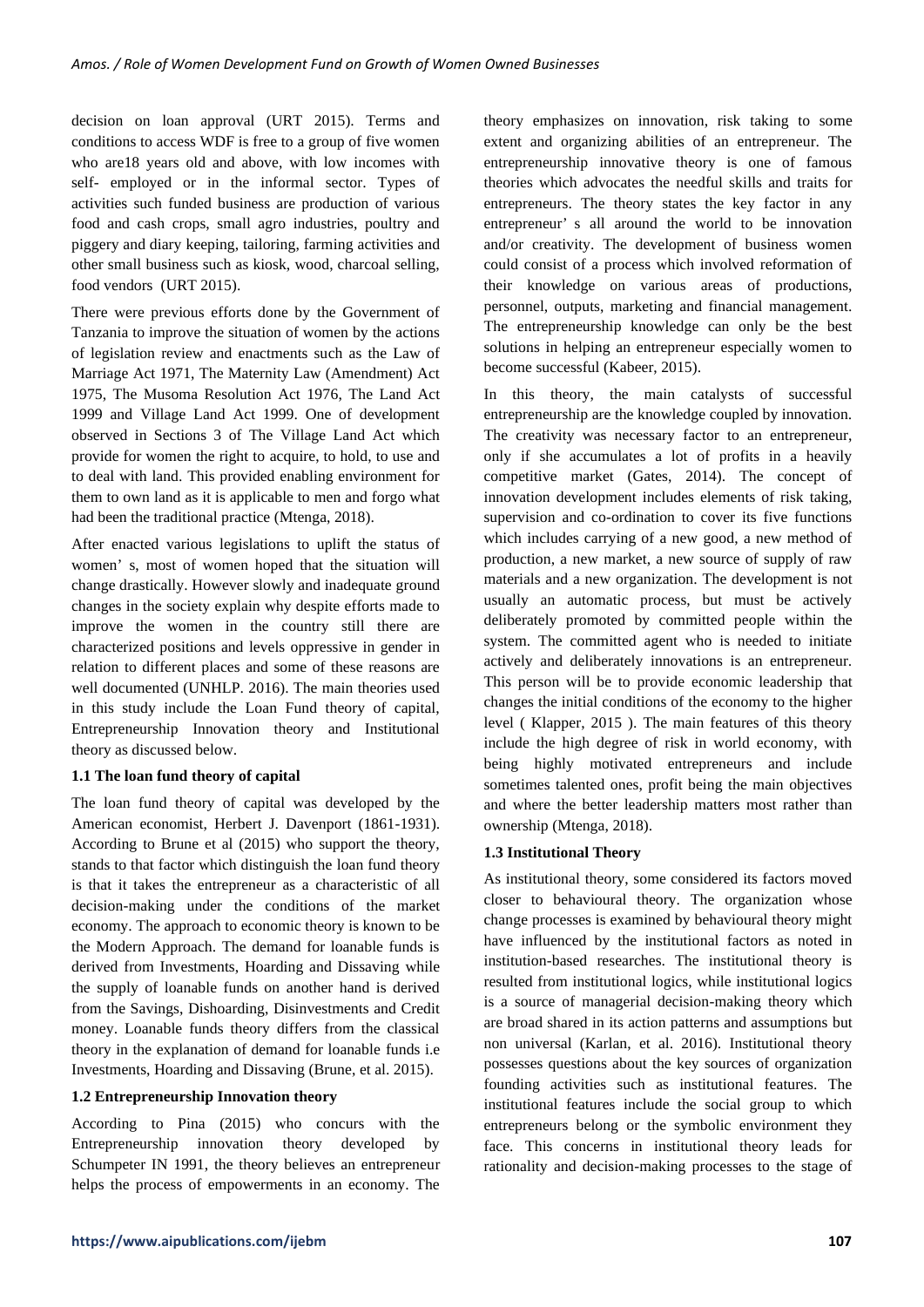effective organizational formulation. In reality, the theory has moved above into examining only the founding conditions for new firms to locate opportunities but also look into the conventional question assuming entrepreneurs are rationally (Holloway, et al. 2016).

According to Schaner (2016), supports the ideas of Institutional theory developed by Talcott based on regulative factors, cognitive factors and normative factors. Regulative factors consider Government rules that facilitate the development of entrepreneurship with effective supervision, clear demands and significant business sanctions. (Klapper, 2015). Normative factors includes both values and norms whereby these normative factors could be viewed as limiting on social behaviour and at the same time they promote social action (UNHLP. 2016).

A cognition factor includes all act of knowing an item of information to affect the behaviour resulted from the person' s thinking, problem solving, perception and information processing (Field et al. 2016). All three theories discussed above have been applied to guide this study i.e the loan fund theory of capital, Entrepreneurship Innovation Theory and Institution Theory. The loan fund theory is considered relevance such that the WDF have made available the sum of money that the women micro entrepreneurs have lenders to invest in different socioeconomic activities such as food vending, farming, poultry farming, tailoring and other economic activities which in one way or another are the source of income which in return they can be used to repay the loan (Schaner, 2016). Therefore, Entrepreneurship Innovation Theory is considered relevance such that women as part of the society are encouraged to be innovative so that they can alleviate poverty surrounding them by engaging themselves in entrepreneurship activities (Gates, 2014)

In the study Institution Theory, the interactions of women life and their business is a key whereby its business knowledge, risk assessment capacity and invisible culture. The women are said to lack adequate knowledge about accounting and records keeping, costing, taxation and

# **1.5 Conceptual Framework**

business management which adversely affect their business operations due to inadequate decision making (Mtenga, 2018).

# **1.4 Economic achievement and growth after receiving Women Development Fund**

Once the fund is received, it is expected an increase in business activities and changes in economics and quality of life of women from the small business or income generating activities which they conduct through an increase in revenue, profit, customers, stock, discount in bulk purchase (Kabeer, 2015). The growth of women owned business will indicated by acquisitions and ownership of assets, access to social services, ability to saving, capital expansion and similar indicators. Women have achieved a lot due to their involvement in entrepreneurship. For example, women are owners of business assets, as well opening new business branches, acquiring more assets, employing more staff, additional of capital and more other assets (Karlan, el 2016).

Women are able to pay for their electricity bills, pay for school fees for their children education and other school requirements, pay for their medical expenses when required, assurance of daily food and able to dress well (Schaner, 2016). Other women are able to save their income in different financial institution. The saving may help them later to tackle different problems or to meet other consumption when required .Through that the women have expanded their business after they got enough income from their business. Capital expansion helps their business to reach more people and offer their services which in return generate more profit (Mtenga, 2018). Micro financing involves a process for lending of small loans to low-income earner entrepreneurs. The target group of entrepreneurs are those lack the quality to fulfil conditions and collateral requirements by banks and other funding institutions. The purpose of microfinance is to give the low-income earner people with the opportunity to become self-sufficient such as women by providing them an affordable window for savings, borrowing, insurance and fund transfers (UNHLP, 2016).



*Fig.1.1 Conceptual Framework*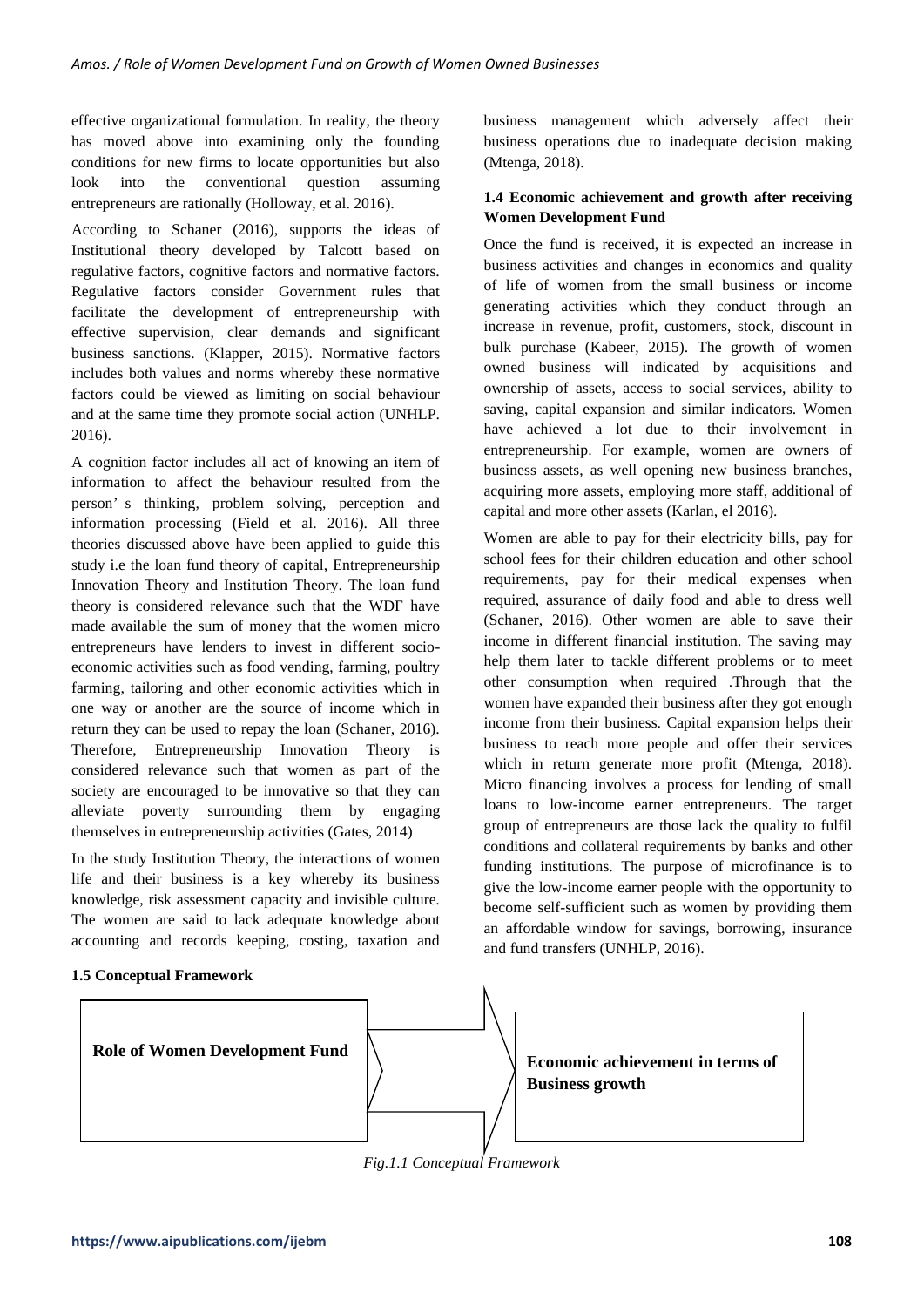#### **Source:** *Researcher 2021*

The conceptual framework presented in figure 1.1, explain the relationship between the dependent variable (Role of Women Development Fund) and independent variable (Business growth) in a simple way. The dependent variable is items to improve the business growth. In order to accelerate business growth among women, there should have appropriate incentive to deal with. So, the study attempted to explain the independent variable used that is women development fund access procedures, business activities and economic achievement.

## **II. MATERIALS AND METHODS**

The study employed purposive and stratified random sampling procedures. Purposive sampling was applied to the key informants because they have full information about women development fund. In stratified randomly sampling, the researcher used different business activities for selecting women who benefited from WDF. The selection of the number of women owned business was based to the research methodology strategy set by the researcher and found beneficiaries selected are appropriate to respond through questionnaires and WDF leaders to be interviewed in their thematic research area based to the nature of the research. From the women owned business around in Mwanza City Council, a sample size of 80 businesses was picked randomly from 4 yards.

The sample size comprised of respondents who are business owner and the beneficiary of WDF from either of the four wards namely Pamba, Isamilo, Milongo and Mkuyuni. In additional to that the sample included the 8 key informants from Mwanza City Council. Therefore, the sample size for this study was made of 88 respondents which included 8 key informants and 80 women benefited from WDF. The use of two Glenn tables for selection of sample on a number of obtained responses and not necessary the number of questionnaires' respondents or interviews planned. Glenn tables provided a useful guide necessary for determining different sample size as calculated for different combination of different levels of precision, variability and confidence. For this study where the size population is between 450-500 and using  $\pm$  10 % margin of error gave the sample size of between 80-83 respondents. Primary data is data that is collected by researcher from first source and with original character because they were collected by the researcher herself or himself from studies and since the study required the firsthand information from the respondents' understudy, primary method of collecting data was used. This included

conducting interviews, and administering questionnaires. The respondents answered the questions on their own using questionnaires prepared for this study. The study also used different manuals, articles, text books, previous research reports including loan reports available in Mwanza City Council and MCC website which contains information which was accessed via the internet. For this study, a measure as it had predictive validity that intended to predict to the extent of that success (Prina, 2015).

#### **III. DATA FINDINGS AND DISCUSSION**

The study intended to assess the role of Women Development Fund (WDF) on growth of women owned business in Tanzania**.** The study specifically assessed business activities of women funded through the WDF, and challenges of WDF in provision of funds to women. Also, the study examined the procedures used by women owning Business to access WDF and assessed the economic achievements as a result of using WDF. The study adopted a case study design and collected primary and secondary data through questionnaire, interview and document review. SPSS v.20 was used for data analysis, where both the descriptive and inferential statistics methods were used to present the findings. This chapter presents the demographic information, research findings and analysis based on specific objectives.

## **1.1 Demographic Information and Data analysis strategy**

Data from findings was collected from a sample of 88 respondents from the questionnaires. 81 questionnaires were filled and returned, which is a response rate of 92 percent. The study identified various businesses funded by WDF owned by the women in different women groups. These businesses included Food vending, Petty trade and other business. The other business category included selling agriculture products (such as selling tomatoes and onions, selling fruits, maize, cabbages, potatoes and vegetables). engaged in fishing and animal husbandry products (fishing and selling fish; rearing of poultry, pigs and goat farming) and running shops and small-scale productions (solar system shops, saloon, soap making, selling batik, chairs and drums) as indicated in Table 4.3 below.

## **Respondent Business**

The study collected data from businesses whose ownership was mainly (66.7%) partnership and sole proprietor (33.3%) as indicted in Table 4.1 below:-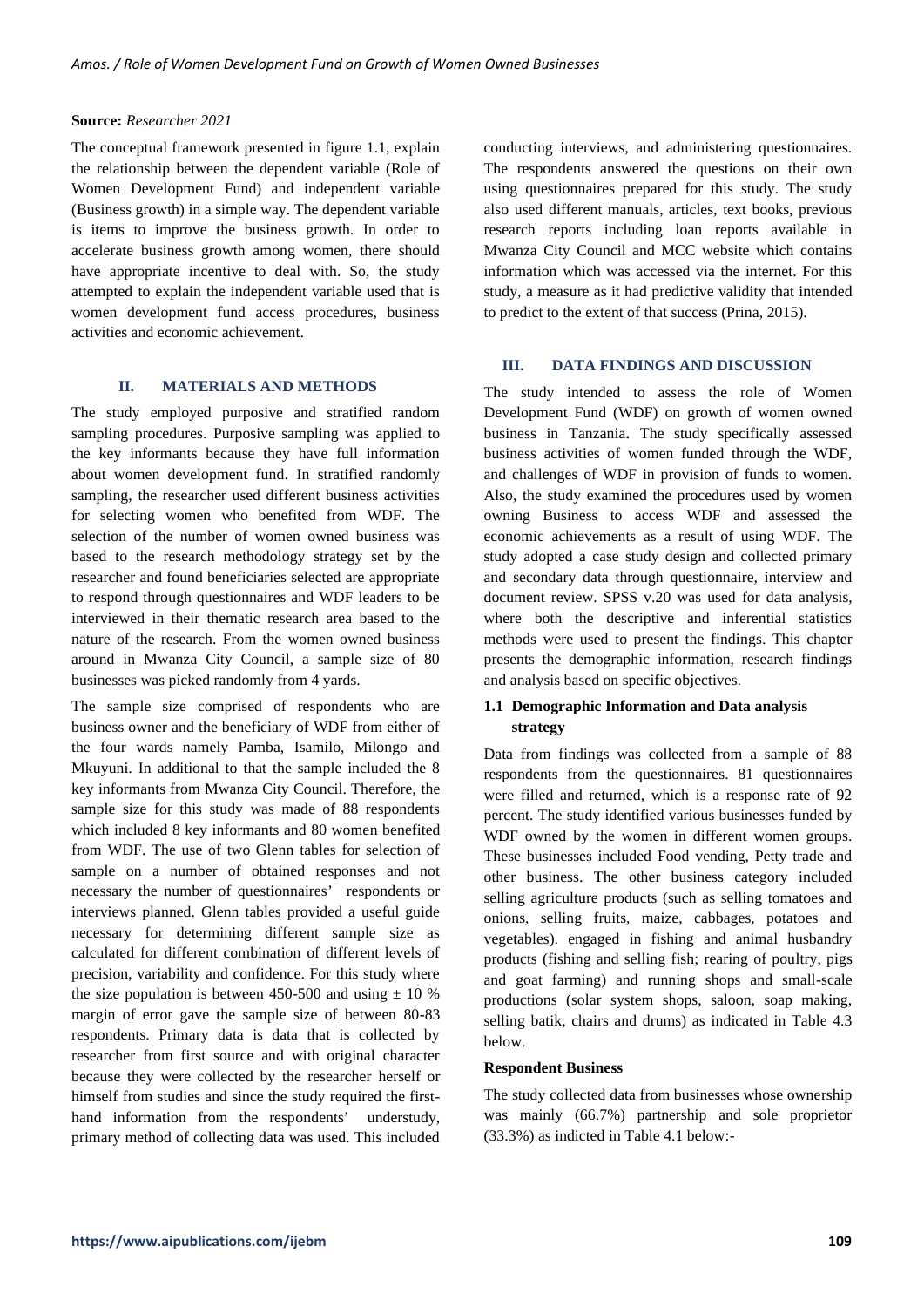|       |                 | Frequency | Percent | Valid Percent | <b>Cumulative Percent</b> |
|-------|-----------------|-----------|---------|---------------|---------------------------|
|       | Sole Proprietor | 27        | 33.3    | 33.3          | 33.3                      |
| Valid | Partnership     | 54        | 66.7    | 66.7          | 100.0                     |
|       | Total           | 81        | 100.0   | 100.0         |                           |

*Table 4.1: Respondent business*

**Source**: *Research data, 2021*

#### **Number of Business Owners**

Also, the number of business owners was important given that WDF was mainly to help the women in groups and to a small extent individual as indicated in Table 4.2 below.

**Table 4.2: Number of Business owners**

|       |           | Frequency | Percent | Valid Percent | <b>Cumulative Percent</b> |  |  |
|-------|-----------|-----------|---------|---------------|---------------------------|--|--|
|       | One       |           | 33.3    | 33.3          | 33.3                      |  |  |
| Valid | Over Five | 54        | 66.7    | 66.7          | 100.0                     |  |  |
|       | Total     | 81        | 100.0   | 100.0         |                           |  |  |

**Source**: *Research data, 2021*

The respondents were drawn from businesses managed in groups and individually in order to obtain the challenges and successes from both types of businesses. The majority of sampled women amounted to 54 (66.7%) were business women running and owning their business as a group of over five individuals and those owning individually were 27 (33.3%) as indicated above in Table 4.2.

#### **Business category**

The business activities found in the study confirm to those stated in the Mwanza City Council reports that most women in the area are engaged in different income generating activities like Livestock keeping, Poultry farming, Tailoring, Food vending, Petty trade, Farming, Charcoal retailing, Beauty salons as indicated in Table 4.3 below.

| Type of Business |              | Frequency | Percent | Valid Percent | <b>Cumulative Percent</b> |  |
|------------------|--------------|-----------|---------|---------------|---------------------------|--|
| Valid            | Food Vending | 18        | 22.2    | 22.2          | 22.2                      |  |
|                  | Petty trade  |           | 11.1    | 11.1          | 33.3                      |  |
|                  | Other        | 54        | 66.7    | 66.7          | 100.0                     |  |
|                  | Total        | 81        | 100.0   | 100.0         |                           |  |

*Table 4.3: Business Category*

**Source**: *Research data, 2021*

The 54 (66.7%) respondents in which the WDF was invested were mainly in other business categories which included solar system shops, selling tomatoes and onions, saloon, soap making, selling Batiki, chairs and drums, selling fruits, fishing, and selling fish. Other respondents included in the research (22.2%) were in food vending and (11.1%) operating in petty trade as indicated in Table 4.3 above.

#### **Age of Business Operation**

Table 4.4 below showed presence of varying time spans in terms of Age of business operations in the women owned business.

*Table 4.4: Age of business operation*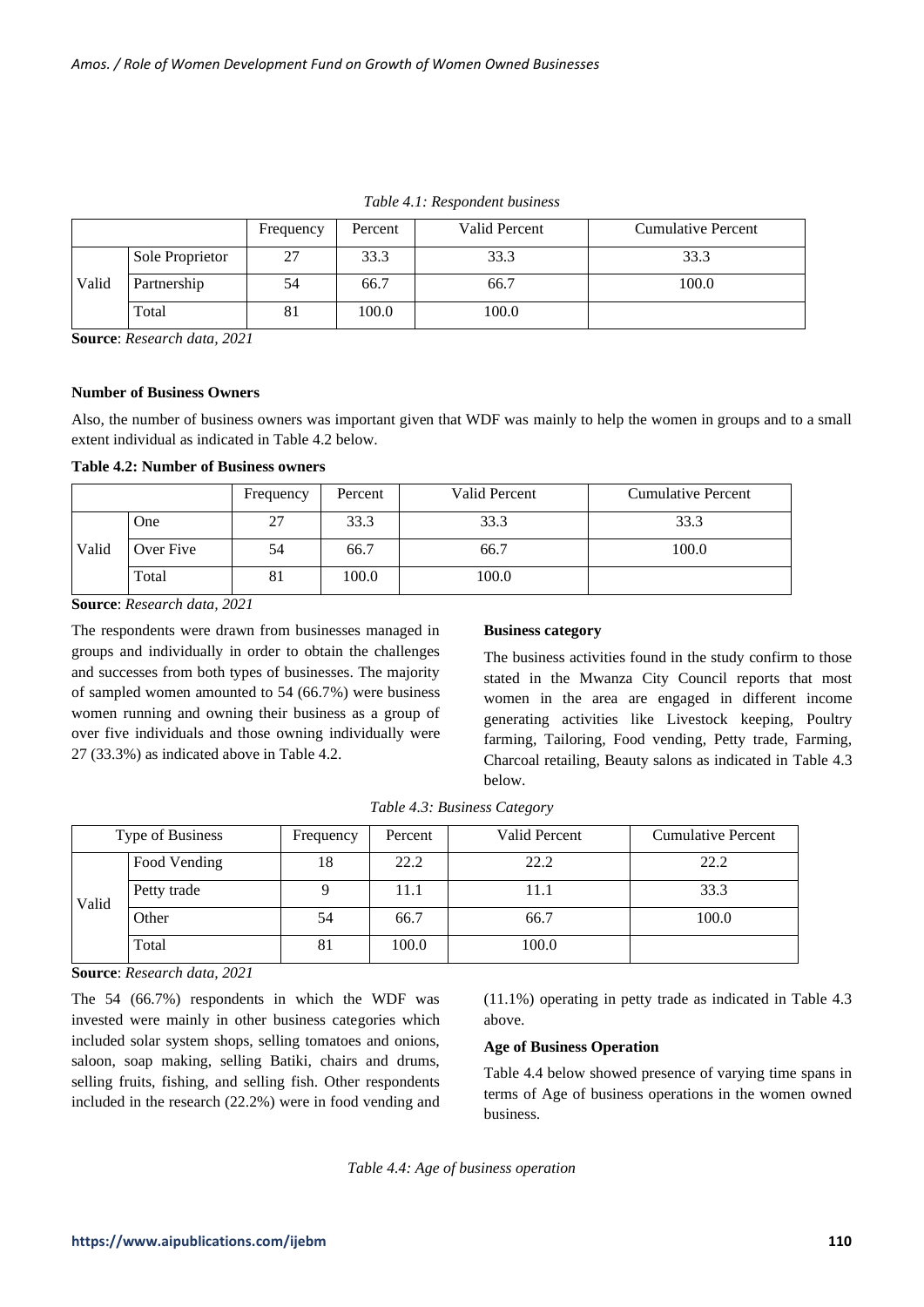|       |                   | Frequency | Percent | Valid Percent | Cumulative Percent |  |
|-------|-------------------|-----------|---------|---------------|--------------------|--|
| Valid | Below 1 Year      |           | 11.1    | 11.1          | 11.1               |  |
|       | $2 - 3$ Years     | 18        | 22.2    | 22.2          | 33.3               |  |
|       | 3 years and above | 54        | 66.7    | 66.7          | 100.0              |  |
|       | Total             | 81        | 100.0   | 100.0         |                    |  |

**Source**: *Research data, 2021*

The majority (66.7%) of respondents had been operating their business for three years and more, thus they are experienced respondents. Therefore, data were collected from respondent with broad experienced and from respondent with low experience. The mix of both experienced and non-experienced respondents captured the observations of WDF over a duration the fund has been in operation (Table 4.4).

As evident in the Table 4.4 above that, 11.1% of the respondent' s business had been in operations for less than a year while, 22.2% had been in business operations for a period of between 1-3 years. Majority of the respondents (66.7%) had been in operations for a period for over 3 years. Those few respondents (11.1%) had low experience

as compared to other respondents as indicated in Table 4.4 above. This showed that the respondents who started up business activities also have been able to access the fund and those they get fund as the years progressed, they tended not to walk out of the WDF beneficiaries' groups, notably as the lengths of time increased. This study agreed with previous empirical findings, that performance of a group is determined by a groups' cohesion which is achieved through time and a process (Table 4.4). There is an increasing number year after year of many groups which benefited from WDF in Mwanza City Council since 2014 when this fund begun its operations .Women have respondent positively to the WDF in increasing amounts and groups yearly as indicated in Table 4.5 below.

|  |  |  |  | Table 4.5: WDF Amount given and Beneficiary Groups |  |
|--|--|--|--|----------------------------------------------------|--|
|--|--|--|--|----------------------------------------------------|--|

| <b>YEAR</b> | Total amount given | <b>Number of Women</b><br><b>Beneficiary Groups</b> | <b>Number of Total Beneficiary</b><br><b>Groups</b> |  |  |  |
|-------------|--------------------|-----------------------------------------------------|-----------------------------------------------------|--|--|--|
| 2016/2017   | TZS 99, 000,000    | 50                                                  |                                                     |  |  |  |
| 2017/2018   | TZS 86,000,000     | 28                                                  | 58                                                  |  |  |  |
| 2018/2019   | TZS 419,500,000    | 65                                                  | 190                                                 |  |  |  |

**Source**: *Mwanza City Council, 2020*

The WDF credit officers reported that WDF identifies business growth by looking at indicators such as timely loan repayment, increase of income, increase of businesses (capital), increase of the number of women employed or doing business, improvement of life standard, and increase of credit or debit (Mwanza City Council 2021).

In view of these indicators, the credit officer in an interview was quoted saying;

*" Some women have achieved economic and business growth due to WDF, some women groups have employed more women in their projects, have increased their income, have increased or improved in terms of business skills, have grown in terms of confidence, have improved their capital and life standard, expanded their businesses, and some have started to export goods abroad..."* unquote.

|                                                              | <b>Strongly Disagree</b><br>Row N $%$<br>Count |      | Disagree |       | Not Sure |               | Agree |       | <b>Strongly Agree</b> |       |
|--------------------------------------------------------------|------------------------------------------------|------|----------|-------|----------|---------------|-------|-------|-----------------------|-------|
|                                                              |                                                |      | Coun     | Row N | Coun     | Row N         | Coun  | Row N | Coun                  | Row N |
|                                                              |                                                |      |          | $\%$  |          | $\frac{0}{0}$ |       | $\%$  |                       | $\%$  |
| I had an economic<br>achievement as a result of<br>WDF loans | 6                                              | 7.4% | 12       | 14.8% | 26       | 32.1%         | 19    | 23.5% | 18                    | 22.2% |

*Table 4.6 : Business Growth as a result of WDF*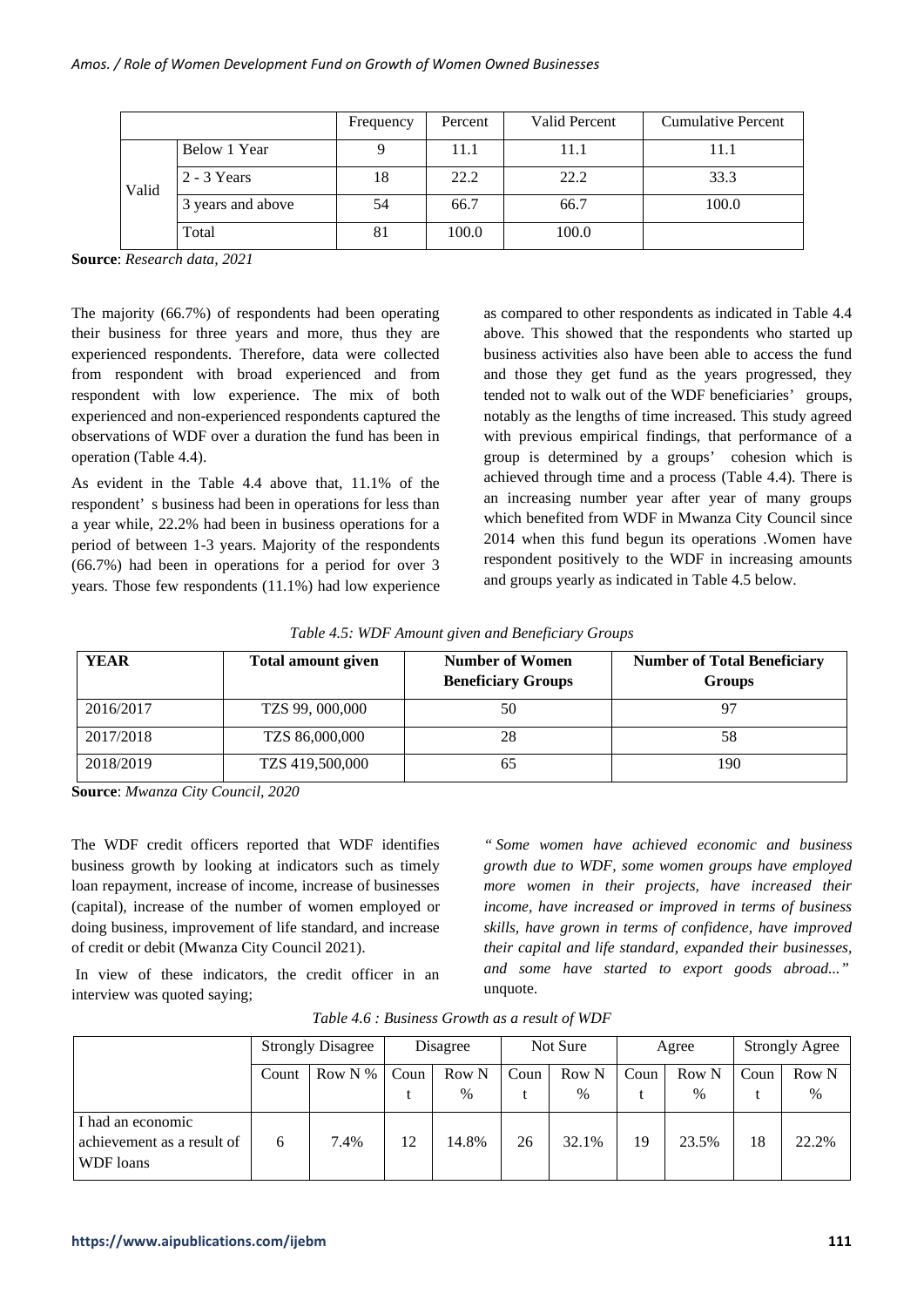| I had changes in my life<br>quality due to increased<br>income after WDF loans      | $\overline{7}$ | 8.6%  | 11 | 13.6% | 22 | 27.2% | 32 | 39.5% | 9  | 11.1% |
|-------------------------------------------------------------------------------------|----------------|-------|----|-------|----|-------|----|-------|----|-------|
| I had increase in revenue,<br>profit, customer care and<br>satisfaction through WDF | 10             | 12.3% | 8  | 9.9%  | 27 | 33.3% | 27 | 33.3% | 9  | 11.1% |
| I acquired more assets and<br>employed more staff<br>through WDF acquisition        | 9              | 11.1% | 9  | 11.1% | 22 | 27.2% | 31 | 38.3% | 10 | 12.3% |
| I was able to pay for my<br>electricity bills, school<br>fees, medical expenses     | 6              | 7.4%  | 12 | 14.8% | 21 | 25.9% | 37 | 45.7% | 5  | 6.2%  |
| I was able to save part of<br>my income to financial<br>institutions                | 5              | 6.2%  | 13 | 16.0% | 20 | 24.7% | 34 | 42.0% | 9  | 11.1% |
| I was able to reach more<br>customers and thus<br>generate more profit              | 6              | 7.4%  | 12 | 14.8% | 21 | 25.9% | 33 | 40.7% | 9  | 11.1% |
| I was able to expand my<br>business after growth of<br>my income                    | 4              | 4.9%  | 14 | 17.3% | 23 | 28.4% | 31 | 38.3% | 9  | 11.1% |

**Source**: *Research data, 2021*

The credit officer response was supported by group women (50% and above) who acknowledged (Table 4.6 ) that due to WDF their businesses have grown and have improved in a number of ways; have purchased land and constructed their houses and thus moved out of rental housing, have been able to pay for school fees for their children, are able to cater for the family necessities, have employed more youth and more women, have acquired more business skills, have expanded their businesses, and invested in other businesses than they previously had. The research findings showed that 45.7 percent (agreed and strongly agreed) had an economic achievement as a result of WDF loans while 32.1% are not sure if the economic achievement had resulted from WDF loan obtained or other factors such as support from their husbands (Table 4.6). Still the study showed that 50.6 percent of women reported (agreed and strongly agreed) had changes in their life quality due to increased income after WDF loans while 27.2% are not sure (Table 4.6 ). The study confirms what was observed in literature review that once the fund is received the beneficiaries, then it is expected an increase in economic activities and changes in quality of life of women from the small business or income generating activities

The research showed that (44.4%) had increase in revenue, profit, customer care and satisfaction through WDF while

33.3% are not sure (Table 4.15). The study confirms what was observed in literature review that once the fund is received by the beneficiaries, also it is expected an increase in all or either of revenue, profit, customers, stock, discount in bulk purchase. In additional to the above, 50.6 percent women acquired more assets and employed more staff through WDF acquisition while 22.2% in average disagreed (Table 4.6). The study confirms what was observed in literature review that through WDF funding, they can be able to increase and buy business assets, be able to open new business branches, acquiring more assets, employing more staff, additional of capital and more other assets. The study findings noted that woman owned business' s (51.8%) of them was able to pay for their electricity bills, school fees, medical expenses while 25.9% are not sure (Table 4.6). The study confirms what was observed in literature review on through WDF, women are able to pay for their various family and business expenses timely and when required.

The study noted that woman owned businesses 53.1% (agreed and strongly agreed) of them have proved they was able to save part of their income to financial institutions. While 18.2 % disagree (Table 4.6). The study confirms what was observed in literature review on Karlan, et al. (2016). That when women are effectively empowered will be able to save their income in different financial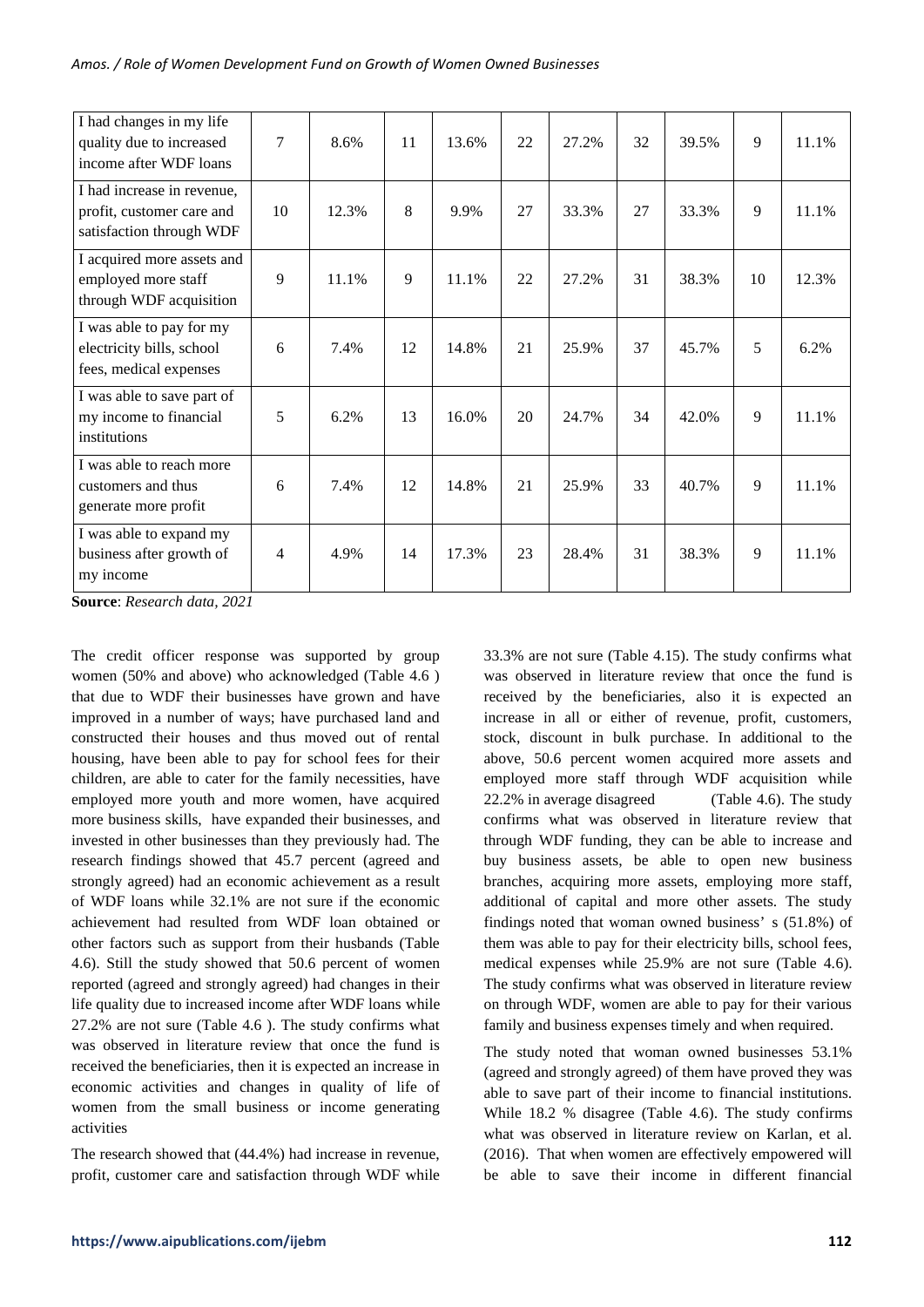institution where their saving may help them later to tackle different challenges and business consumptions when required. The study noted that woman owned businesses 51.8 % (agreed and strongly agreed) of them was able to reach more customers and thus generate more profit. While 25.9% are not sure (Table 4.6). The study confirms what was observed in literature review that through Capital expansion, their business could reach more people and offer their services which in return generate more profit

. The study noted that woman owned businesses 49.4 % (agreed and strongly agreed) of them have was able to expand their business after growth of their income. While 22.2 % disagree (Table 4.6). The study confirms what was observed in literature review explained by the phenomena that the women business gets expanded after they got enough income from their business.

The above quote on growth of the credit officer confirm that the growth of women owned business will indicated by acquisitions and ownership of assets, access to social services, ability to saving, capital expansion and similar indicators. Furthermore, the WDF' s lending small credit facilities to women entrepreneur who lack the conditions and collateral demanded by funding institutions give the low-income business women the platform to become selfindependent in terms of being able to save, borrow, cover with insurance and involve in business activities. They are now able to get financial assistance such as saving facilities, credit facilities, insurance facilities, group formation, business trainings and group management summarized as financial and social services. In other hand, the study noted also noted that beneficiaries are limited to access WDF through the following issues.

## **a) Those Institution-related constraints**

The study noted that majority of the WDF beneficiaries thought that although group lending but when one of the group members failed to pay; the whole group is obliged to pay for her and those groups failed by among of their nontrustful members then in turn, this act demoralized the group members to a large extent as they expressed it as major setback to grow in their businesses and family welfare. The study noted also that beside the set time for finishing for the WDF loan repayment of the whole group but WDF beneficiaries feels that waiting the whole group to finish repayment of the loan before accessing a new loan as a serious obstacle to the development of the individuals' businesses within group as the nature and types of activities that are performed by the group members are not the same.

The study noted that since WDF is a revolving fund, the government, City Council and WDF expected that as more women will be able to repay their loans to support the big number of applicants who want to be involved in the program. The study shows that still there is a concern from WDF Leaders that some women do not pay on time while others do fail to pay back their loans and this limit to those applied not all will be able to get loan from WDF.

## **b) Those Business-Related Constraints**

The study noted that on constraint pertaining to WDF beneficiaries were customer- related complaints. This is probably due to the nature of the businesses which the WDF beneficiaries conducted as analyzed in the analysis of business above such as food vendor, petty traders and other business. Problems encountered included complaints from customers on quality of service, goods and quantity of goods and/services.

The study noted that such case where the WDF women respondents who were in food vendor business claimed their customers wanted to be served with big portions of food with more meat pieces for a small amount of money. Other findings were that the WDF beneficiaries allowed the largest part of their customers to buy from them on credit where brought collecting money from customers is a big challenge since customers do not pay at the agreed time and amounts. This is a result to failure to recover their amounts dues. However, it will be noted that the WDF beneficiaries complains about the delay of getting the loan applied from the City Council level will fall to this category.

# **c) Those Government Policies Related Constraints**

The findings discussed to what extent Beneficiaries know WDF Lending policy. This is very important to such that affects women. The aim was to evaluate level of people' s awareness and understanding about WDF policy as one of Government policies specifically related to women and their development. The study noted that because most of businesses which are operated by women are home based enterprises mainly informal sector ends on consumption while the government of Tanzania is advocating a support for small enterprises especially developed of women activities not to remain vulnerable.

## **d) Those related to Family Constraints**

The study assessed the assertion that *My Family affects positively my business growth* and that *I face family, societal and work challenges as a result of owning a business*. This indicated that there is significant percentage of women confessed that the family constraints affected their business. But this requires further research on those were denied access to loans from WDF by their spouses. The WDF beneficiaries said that by accessing loans they had increased heavy burdens on top of traditional multiple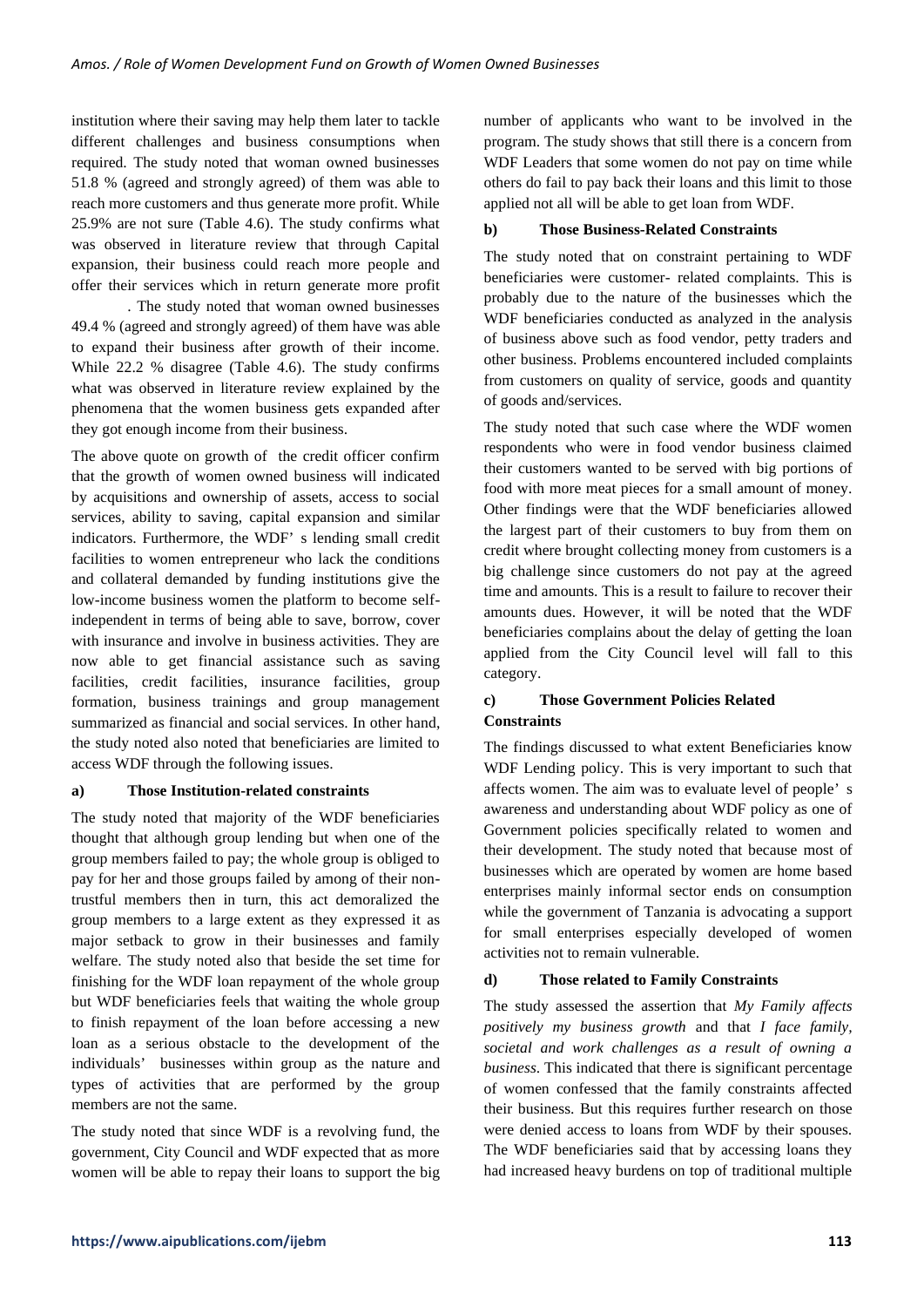roles they had in the society because they had to work hard to balance family responsibilities and business activities as it needs the reversed gender roles action within households.

#### **IV. CONCLUSIONS & RECOMMENDATIONS**

The study generally assessed the role of Women Development Fund (WDF) on growth of women owned business in Mwanza**.** The summaries of the study identified success in businesses funded by WDF. In terms of women' s business, beneficiaries reported business expansion, growth and acquired ability to source abroad markets of their businesses. In terms of social life, their businesses have employed more youth and women, improved the individual life standards, increased their ability to pay for family necessities and construct their homes.

Besides the noted economic achievements, the findings revealed that a large number of women are obstructed by social, family, and work challenges as a result of owning businesses and they have failed to concentrate and run their businesses successfully hence limit their business growth including other women who have limited mobility destabilizing their businesses due to traditional values. Furthermore women faced challenges included inability to bear business significant risk essential for running their businesses was found to be weakly, negatively but significantly related to economic achievement, increase in revenue, profit, customer care, ability to pay for electrical bills, school fees and medical expenses. Other women lack entrepreneurial, aptitude and trainings besides doing their businesses and many have not fulfilled the legal formalities required to run their businesses.

#### **4.1 Conclusion**

The study concludes that, WDF has recorded significant improvement to support growth of women' s owned business. After analysing the findings, the study showed that WDF had positively influenced the growth of their businesses and assisted them to participate effectively to run their businesses. The results brought in after the financial assistance given to WDF beneficiaries has helped increasing economies of scales and improved profits. However, the study established that WDF still could influence positively and better growth of women businesses by increasing the disbursement amount, easing the application process, increasing number of trainings and its frequency; and assisting the women to access easily markets for their commodities.

#### **4.2 Recommendations**

The study recommends that Government' s primary objective on empowering women businesses should not be just dishing funds but also improve its WDF Policy on the repayment duration, increase amounts of funding, provide technical assistance and support plus other intervention schemes which touches political, social, cultural and economic activities. This will expand the number of women entrepreneurs increase on apply from WDF. The study recommends Government should continue to provide business trainings and capacity building programs. Basic business skill and knowledge are very much needed to ensure a viable business venture in the financial support provided by the WDF, and must also be complemented with the technical support to the recipient. Indirectly, this will ensure close supervision of the women business at every stage. The government should ensure they have adequate business development support staff to take care of its beneficiaries who have acquired a strong and intensive business advisory training system. It is important to note that all the technical supports needed require that the field workers of WDF to be well-equipped with the skills and knowledge to convey effective advice to the recipients. The study recommends training should be done frequently and on various techniques based on skill gaps to expose women to various business techniques, help them apply the skills directly into their businesses as they learn and therefore can increase their business productivity such as customer relations, marketing, accessing information and networking in order to acquire knowledge, skills and attitudes. This will provide women with unlimited access to opportunities, allocation and use of resources in most sectors.

#### **REFERENCES**

- [1] Bill & Melinda Gates Foundation. n.d (2019) " *A Conceptual Model of Women and Girls' Empowerment*" Retrived April 21, 2021 from
- [2] Brune, L ,Gin X, Goldberg J & Yang D (2015). " *Facilitating Savings for Agriculture: Field Experimental Evidence from Malawi*." Economic Development and Cultural Change 64 (2): 187– 220 , doi 10.33386/w20946.
- [3] Field, E et al. (2016) ." *On Her Account: Can Strengthening Women' s Financial Control Boost Female Labor Supply*
- [4] Gates, M. F. (2014). " *Putting Women and Girls at the Center of Development.*" Science 345 (6202): 1273– 1275. Development In Practice 1037 doi;10.1126/science.1258882.
- [5] Gonzales, C , JainChandra S, Kochhar K,Newiak M, & Zeinullayer T ( 2015). *Catalyst for Change: Empowering Women and Tackling Income Inequality*. IMF Staff Discussion Note 15/20. Washington, DC: International Monetary Fund.